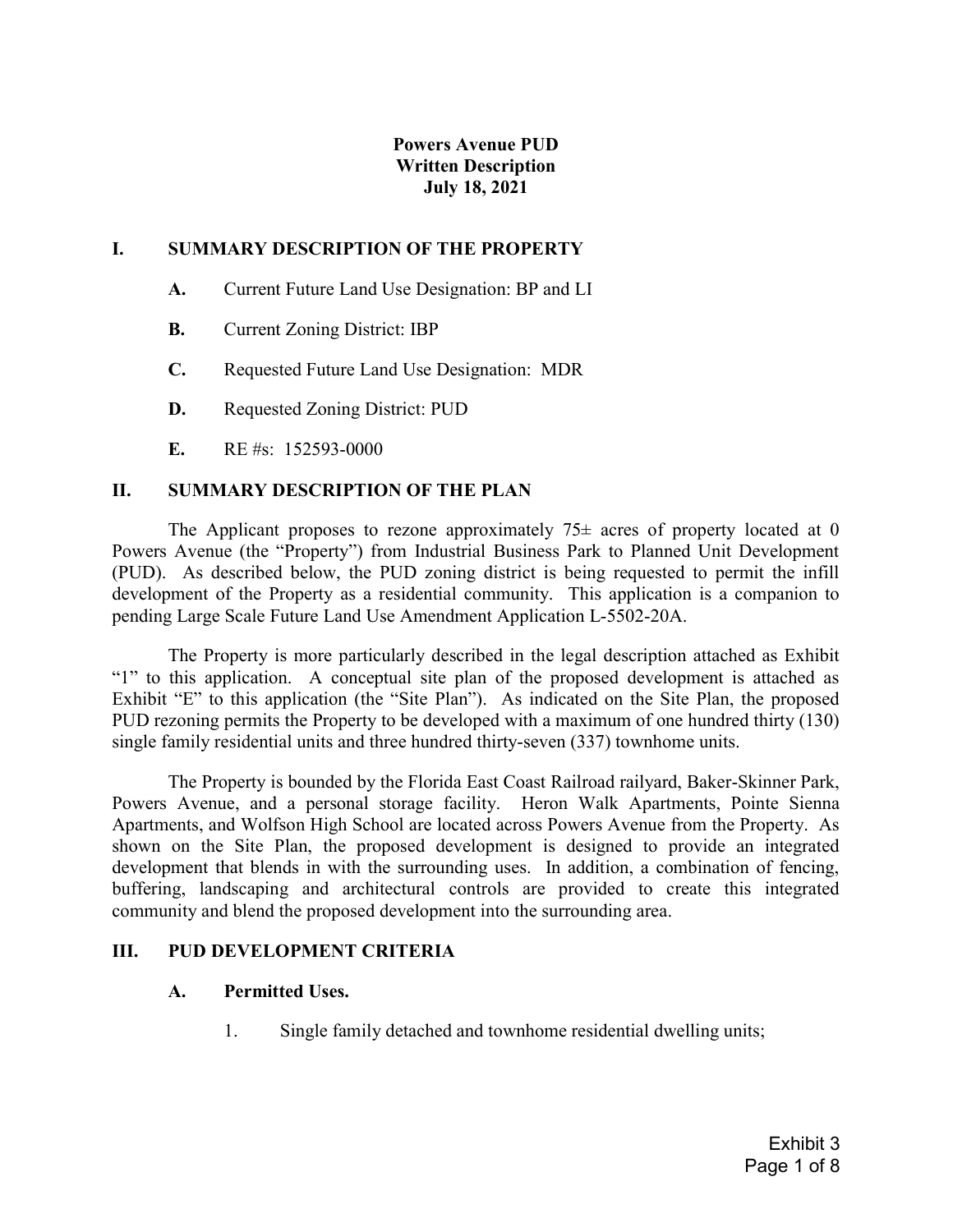- 2. Amenities/recreation facilities including but not limited to welcome center, sales office, pool, clubhouse, walking trails, and similar uses;
- 3. Essential services including roads, water, sewer, gas, telephone, stormwater management facilities, radio, television, electric, marine and land communication devices, small satellite dishes, and similar uses subject to performance standards set forth in Part 4 of the City of Jacksonville Zoning Code;
- 4. Home occupations meeting the performance standards of the Zoning Code.
- B. Permitted Accessory Uses and Structures. Accessory uses and structures are allowed as defined in Section 656.403 of the Zoning Code, provided, however, that the yard and setback restrictions of Section 656.403(a) do not apply to such uses and structures.

## C. Minimum Townhome Lot and Building Requirements.

- 1. Minimum building setbacks and yard requirements. The building setbacks will be provided for the development as a whole from the overall Property boundaries for all uses and structures as follows:
	- a. Front Twenty-two (22) feet from face of garage to back of sidewalk or back of curb and fifteen (15) feet from building face to back of sidewalk or back of curb.
	- b. Side Zero (0) feet for interior units; ten (10) feet for end units.
	- c. Rear Ten  $(10)$  feet.

Note: Encroachments by sidewalks, parking, signage, utility structures, fences, street/park furniture, and other similar improvements shall be permitted within the minimum building setbacks.

- 2. *Minimum lot requirements.* Twenty (20) feet by one hundred (100) feet.
- 3. Maximum height of structures. Thirty-five feet (35) feet. As provided in Section 656.405 of the City of Jacksonville Zoning Code, spires, cupolas, antennas, chimneys and other appurtenances not intended for human occupancy may be placed above the maximum heights provided for herein.
- 4. Maximum lot coverage by all buildings. Seventy (70) percent.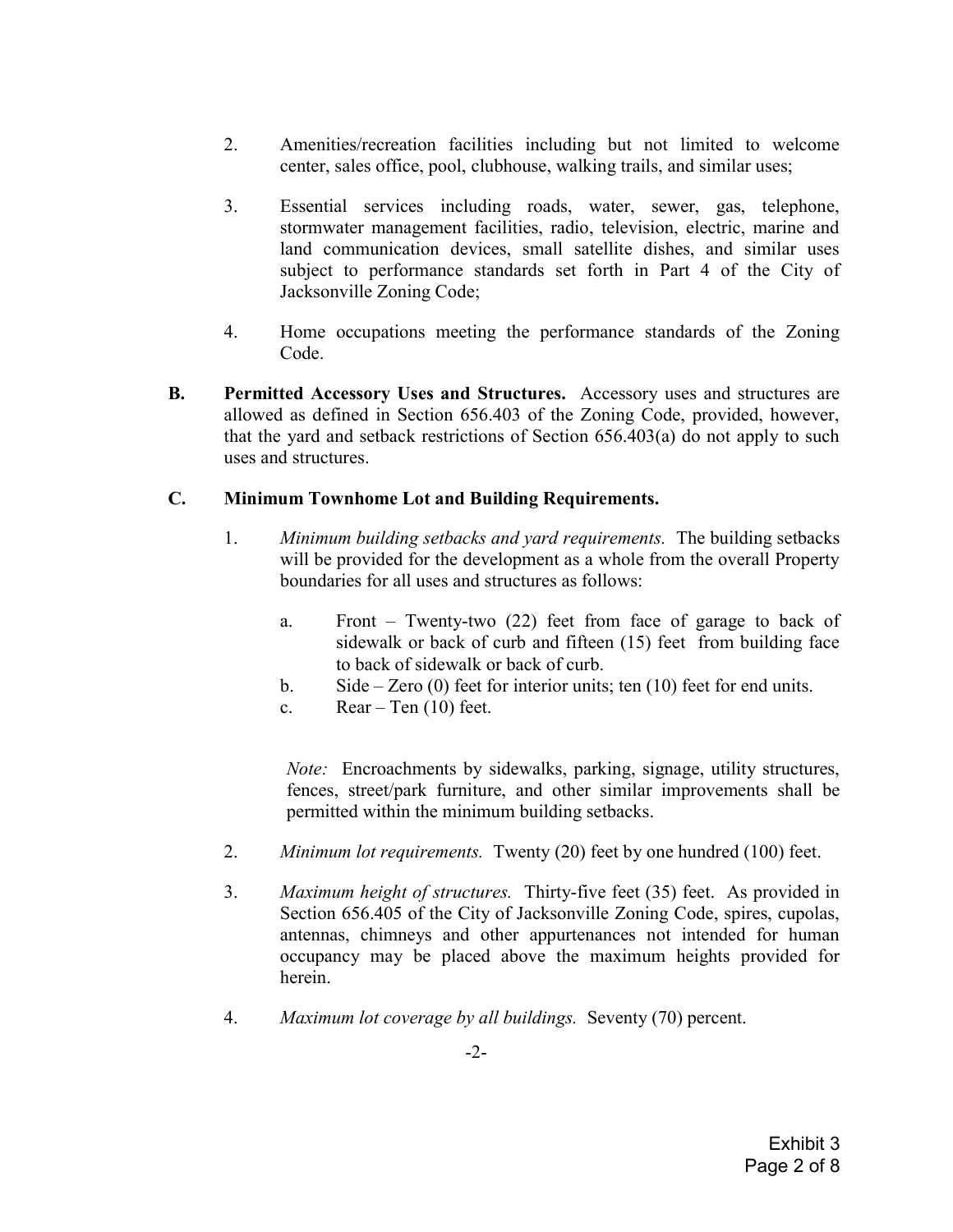5. Impervious surface ratio. Seventy-five (75) percent.

# D. Minimum Single Family Lot and Building Requirements.

1. Minimum building setbacks and yard requirements. Front – twenty (20) feet; Side – five  $(5)$  feet; Rear – ten  $(10)$  feet.

Note: Encroachments by sidewalks, parking, signage, utility structures, fences, street/park furniture, and other similar improvements shall be permitted within the minimum building setbacks.

- 2. *Minimum lot requirements.* Forty (40) feet by one hundred twenty-five (125) feet.
- 3. Maximum height of structures. Thirty-five feet (35) feet. As provided in Section 656.405 of the City of Jacksonville Zoning Code, spires, cupolas, antennas, chimneys and other appurtenances not intended for human occupancy may be placed above the maximum heights provided for herein.
- 4. Maximum lot coverage by all buildings. Thirty-five (35) percent.
- 5. Impervious surface ratio. Seventy (70) percent.
- E. Common Landscape Maintenance. An owners' association will ensure the proper maintenance of all common areas, lawns, and landscaping, to be funded by mandatory association dues.
- F. Access. As depicted on the Site Plan, the Property will have three (3) access points on Powers Avenue. The design and exact location of the access points and internal driveways as shown on the Site Plan may vary from that depicted on the Site Plan.
- G. Internal Circulation. The Property will be developed with an internal sidewalk system, to include a connection to the existing external sidewalk along Powers Avenue and interconnectivity between the single family and townhome portions of the Property. The location of all sidewalks is conceptual and final sidewalk plans are subject to the review and approval of the Planning and Development Department.
- H. Recreational/Open Space. No active recreation amenities will be required on the Property, although they may be provided, due to the proximity of the adjacent Baker-Skinner Park, which will be accessed by the sidewalk on Powers Avenue.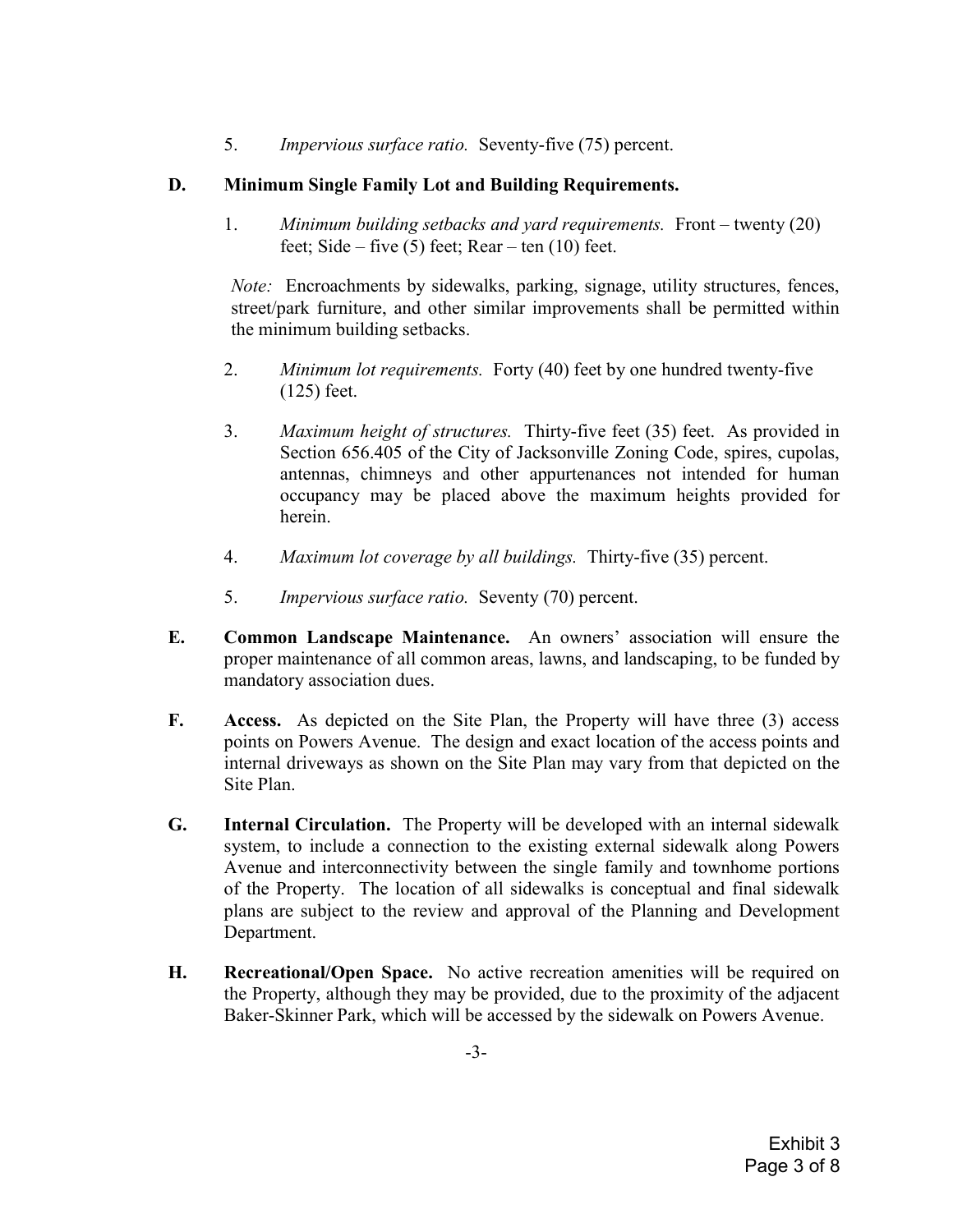I. Signage. The PUD shall be permitted one (1) double-faced or two (2) singlefaced externally-illuminated monument signs, not to exceed twenty-four (24) square feet in area per sign face and eight (8) feet in height, at each project entrance Powers Avenue, including within the road rights of way.

Directional Signs that indicate ways to and from property entrances, major buildings, common areas and key components of the development within the PUD, for drivers of vehicles, for pedestrian users of the PUD, shall be permitted throughout the PUD. The design of such Directional Signs shall be reflective of the overall character of the PUD, and may include the relevant project logo and name. Directional signs may be attached to lighting fixtures within the PUD.

Temporary real estate and construction signage is permitted, to be removed upon the initial sale of all units. Signs to identify entrances to buildings that contain residential model units not to exceed twelve (12) square feet shall be permitted throughout the PUD.

Because the signs discussed above are architectural elements of the PUD, intended to be compatible with and complementary of the buildings in the PUD, they may be located in structures or frames that are part of the architecture of the project. Accordingly, the area of such signs shall be computed on the basis of the smallest regular geometric shape encompassing the outermost individual letter, words, and numbers on the sign and shall not include the frame or surrounding mount.

J. Parking and Loading Requirements. All dwelling units will have integrated garages for at least one car, and a minimum driveway length of twenty (20) feet, sufficient to park at least one car without protruding into the internal sidewalk (if applicable). Guest parking will be provided at a ratio of one space per three townhome units.

Modifications to parking requirements within the PUD may be permitted by an administrative modification.

K. Landscaping/Fencing/Screening. Landscaping will be constructed and maintained in accordance with the Landscape and Tree Protection Regulations set forth in Part 12 of the City of Jacksonville Zoning Code; provided, however, that notwithstanding the requirements of Sections 656.224 and 656.1224 of the Zoning Code, any required subdivision landscape buffer and yard setbacks may overlap. No uncomplimentary use buffer(s) will be required between the single family and multifamily components of the project. Screening along the portion of the Property adjacent to the rail line will consist of a fifteen (15) foot wide JEA wellhead access easement, plus an existing berm approximately fifty (50) feet in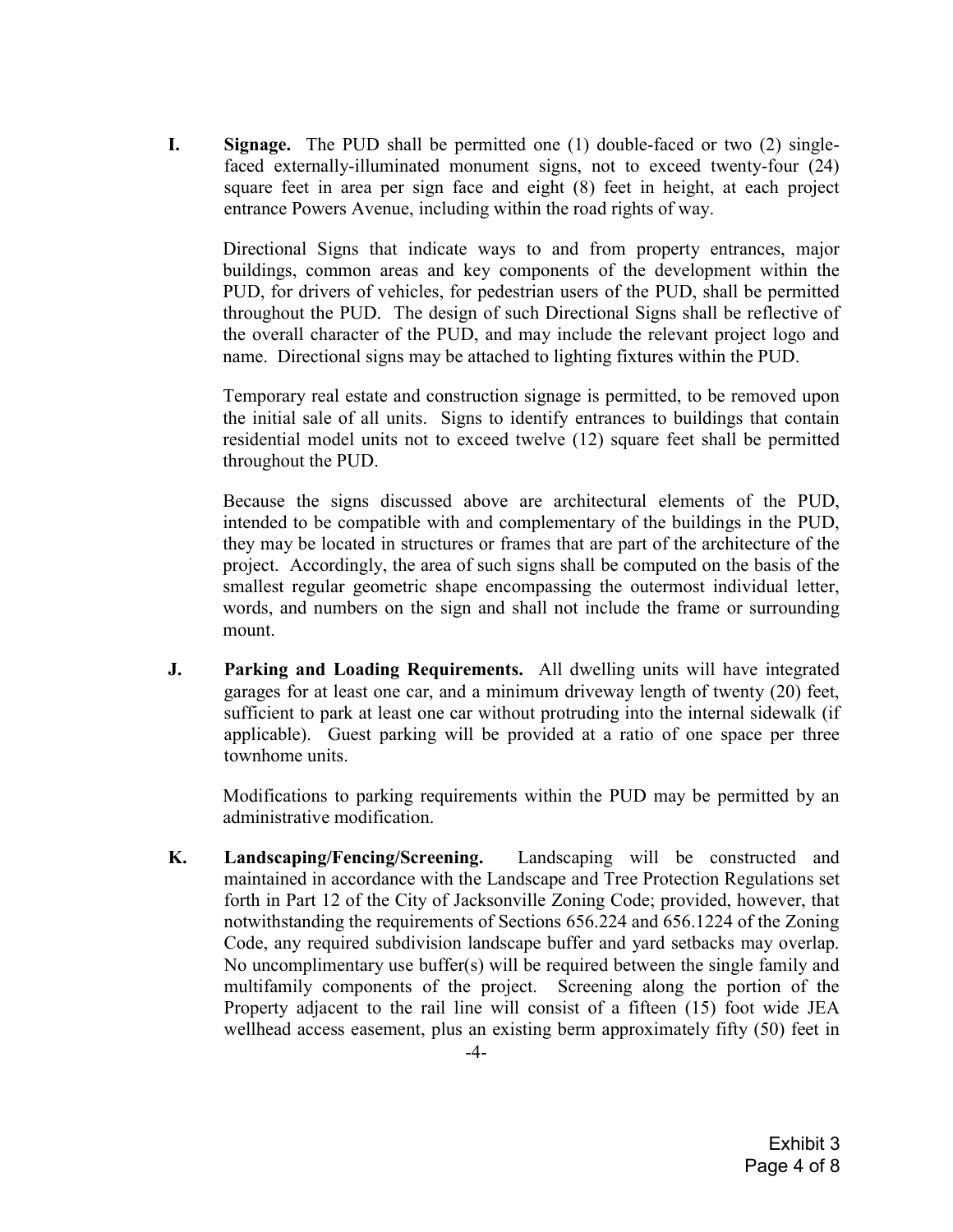width. Except for some single family detached residential lots at the extreme northwest corner of the property, additional screening will be provided by the proposed stormwater management facilities. Other than the foregoing, no additional screening or buffering is proposed along the rail line. Along the rest of the Property boundaries, a maximum six (6) foot high vinyl fence will screen the Property, and will be a minimum of eighty-five percent (85%) opaque. The fencing relief requirement specified in Section 656.1222(c)(2)(iv) shall not apply. A ten (10) foot vegetated strip will also be provided, with landscaped areas that will allow for the inclusion of native or ornamental vegetation, trees, and shrubs.

- L. Architectural Design. Buildings, structures and signage shall be constructed and painted with materials which are aesthetically compatible and blend in with the character of the surrounding area. Throughout the PUD, any dumpsters, compactors, propane tanks, and similar appurtenances shall be kept behind or within substantially opaque enclosures composed of the same material and painted the same color as the nearby structure within the Property, such that the dumpster, compactors propane tank, or similar appurtenance is screened from view from surrounding roadways and adjacent properties.
- M. Lighting. PUD lighting shall be designed and installed to localize illumination onto the Property and to minimize unreasonable interference or impact on any residential zoning districts outside of the PUD.
- N. Stormwater Retention. Stormwater retention/detention system shall be designed and constructed in accordance with the requirements of the City of Jacksonville and the St. Johns River Water Management District, and may include underground detention vaults.
- O. Utilities. Electric power, water and sewer services will be provided by JEA.
- P. Temporary Uses. Temporary sales, leasing and construction office(s) and trailers shall be allowed to be placed within the PUD.
- Q. Modifications. Amendments to this approved PUD district may be accomplished by administrative deviation, administrative modification, minor modification, or by the filing of a rezoning application pursuant to Section 656.341 of the City of Jacksonville Zoning Code. Any use not specifically listed, but similar to or associated with a listed use may be permitted by an administrative modification or minor modification. PUD amendments, including administrative deviations, administrative modifications, minor modifications, or rezonings, may be sought for individual parcels or access points within the PUD.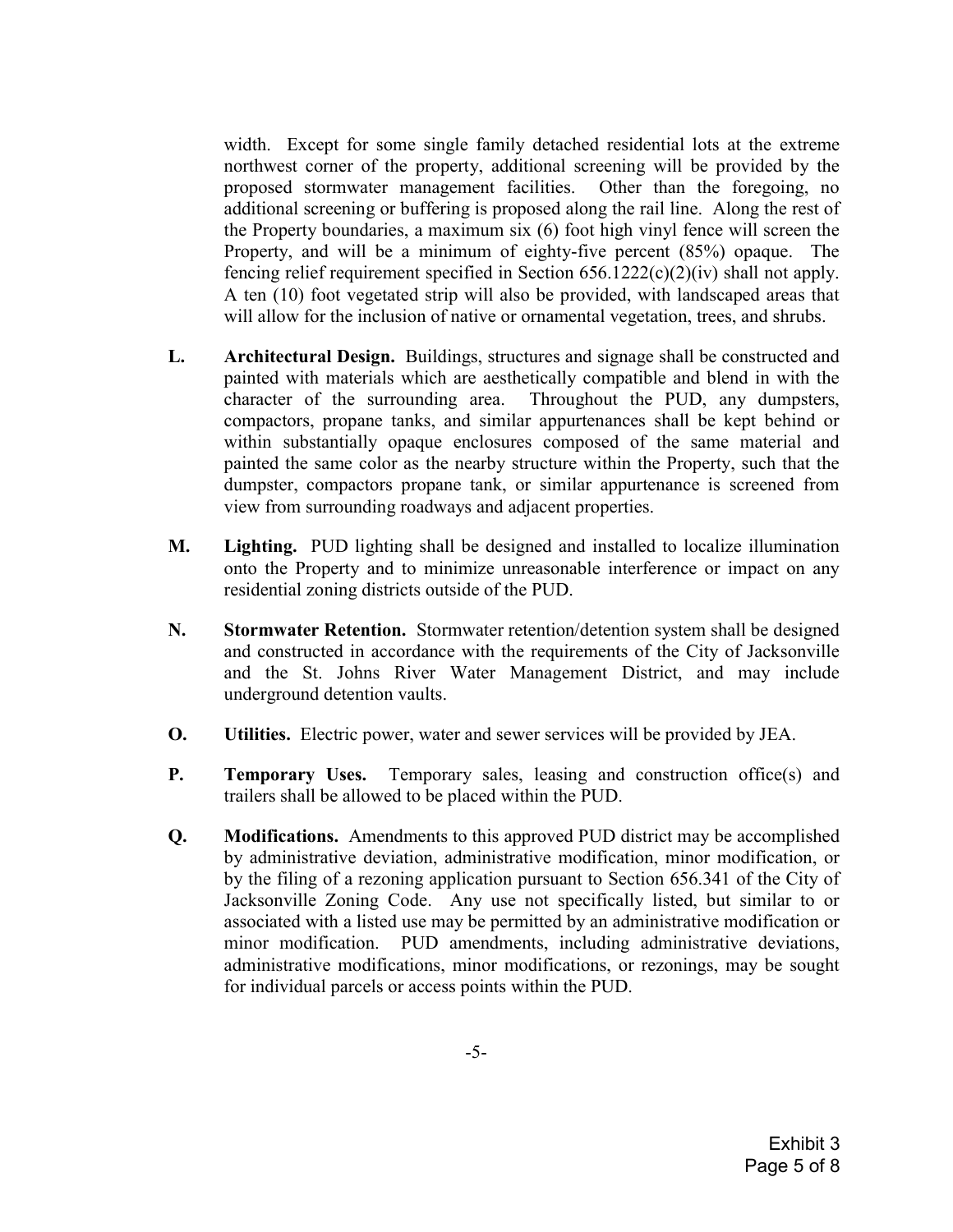- R. Conceptual Site Plan. The configuration of the development as depicted in the Site Plan is conceptual and revisions to the Site Plan, including access points and internal circulation, may be required as the proposed development proceeds through final engineering and site plan review, subject to the review and approval of the Planning and Development Department.
- S. JEA Wellhead Protection. Development will comply with the provisions of the January 8, 2021 correspondence from the JEA regarding the three existing JEA wellhead structures within the Property, or as otherwise approved by the JEA.
- T. Florida Black Bear Deconfliction. Development will comply with the advisory information and recommendations set forth in the April 14, 2021 Technical Assistance correspondence from the Florida Fish and Wildlife Conservation Commission.

# IV. PUD REVIEW CRITERIA

- A. Consistency with Comprehensive Plan. The Property is within the Urban Priority Development Area. Pending companion Large Scale Future Land Use Amendment Application L-5502-20A seeks the MDR land use category, which would permit residential development at a density of up to 20 units/per acre. The planned development is consistent with the types of development intended for the MDR land use category.
- B. Roadways / Consistency with the Concurrence Management System. The development of the Property will comply with the requirements of the Concurrency and Mobility Management System.
- C. Allocation of Residential Land Use. The MDR Urban Priority Development Area land use category permits residential development at a density of up to twenty (20) units per gross acre. The proposed PUD is within the residential allocations provided for in the Comprehensive Plan.
- D. Internal Compatibility / Vehicular Access. The Site Plan addresses access and circulation within the site. The Property will have three primary access points from Powers Avenue. The development is designed to contain traffic circulation internal to the site. The design and exact location of the access point and internal driveways as shown on the Site Plan may vary from that depicted on the Site Plan.
- E. External Compatibility / Intensity of Development. The development is consistent with and comparable to existing development in the area. The Property is bounded by the Florida East Coast Railroad railyard, Baker-Skinner Park, Powers Avenue, and a personal storage facility. Heron Walk Apartments, Pointe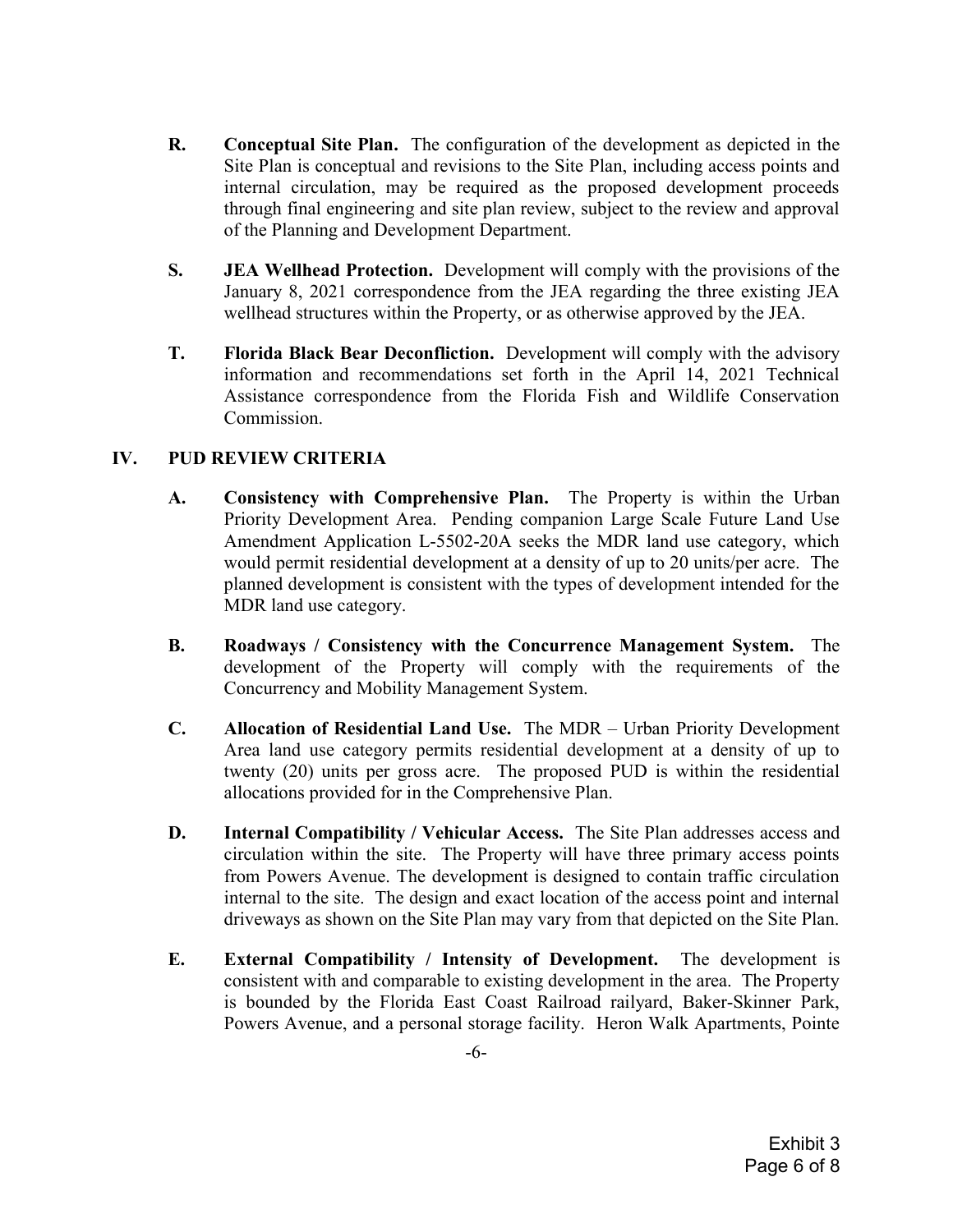Sienna Apartments, and Wolfson High School are located across Powers Avenue from the Property. The proposed use is compatible in both intensity and density with these surrounding uses and zoning districts.

- F. Recreation/Open Space. No active recreation amenities will be required on the Property, although they may be provided, due to the proximity of the adjacent Baker-Skinner Park, which will be accessed by the sidewalk on Powers Avenue.
- G. Impact on Wetlands. Development which would impact wetlands will be permitted in accordance with local, state and federal requirements.
- H. Listed Species Regulations. A listed species survey was provided in connection with the companion Large Scale Future Land Use Amendment Application L-5502-20A.
- I. Off-Street Parking & Loading Requirements. The dwelling units will have integrated garages for at least one car, and a minimum driveway length of twenty (20) feet, sufficient to park at least one car without protruding into the internal sidewalk (if applicable). Guest parking will be provided at a ratio of one space per three townhome units.
- J. Sidewalks, Trails, and Bikeways. Internal sidewalks will be provided as shown on the Site Plan. The location of all sidewalks is conceptual and final sidewalk plans are subject to the review and approval of the Planning and Development Department.

## V. ADDITIONAL § 656.341 DATA

- A. Professional Consultants: Planner and engineer: ETM. Developer: Lennar Homes.
- B. Differences from the Usual Application of the Zoning Code: The PUD differs from the usual application of the Zoning Code in the following respects: it binds the Applicant and successors to the PUD Written Description and PUD Conceptual Site Plan; it provides for site-specific design standards and criteria; and it permits a unique and creative approach to the planning and development of the Property.
- C. Land Coverage of All Buildings and Structures/Nonresidential Floor Area: Not to exceed thirty-five percent (35%) of the Property.
- D. Amount of Public and Private Rights of Way: See the Land Use Table.